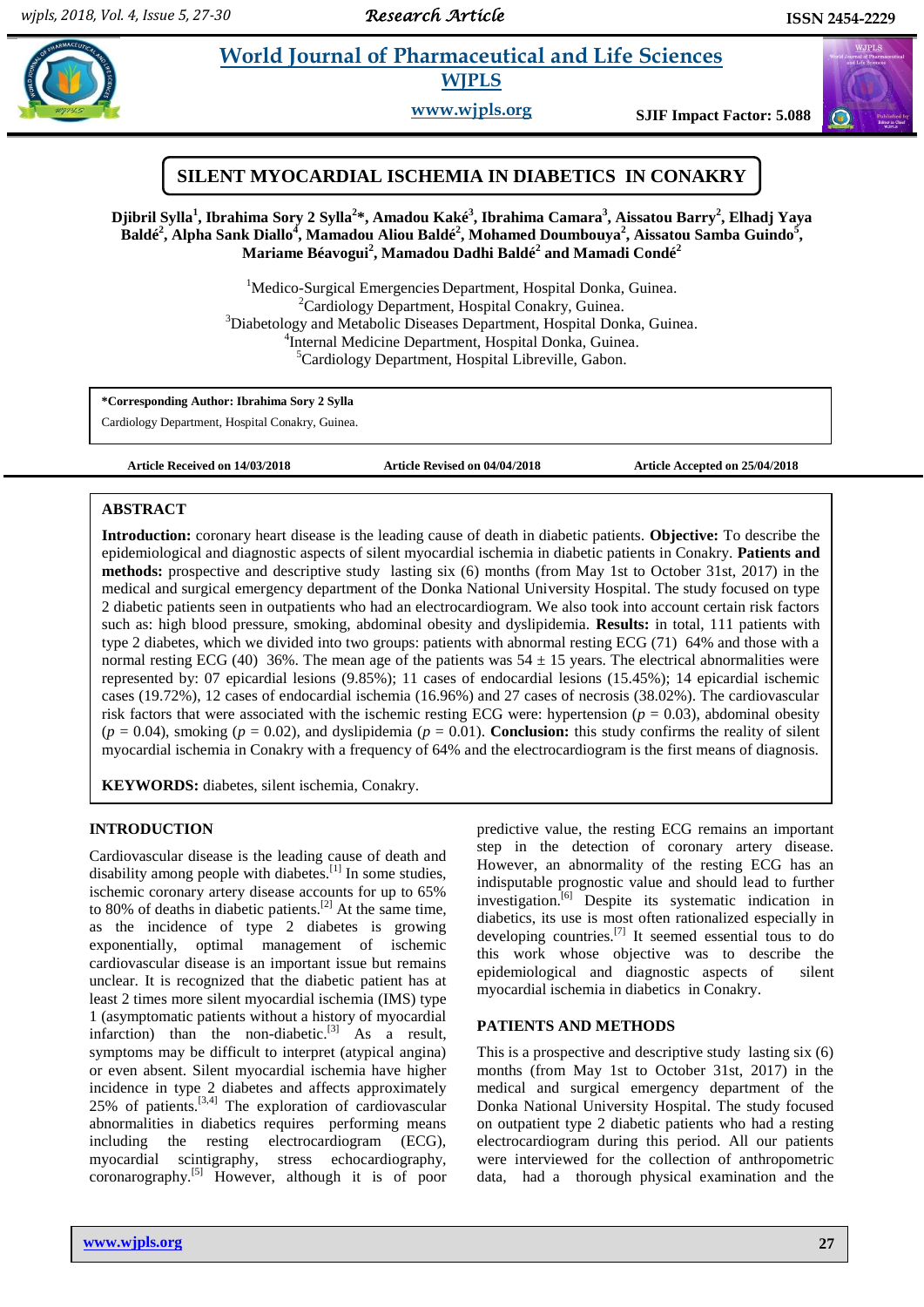resting ECG analysis recorded on a CARDIMAX 6-track device by the same operator. The diagnosis of silent myocardial ischemia was retained based on electrical changes in an asymptomatic diabetic patient. These electrical abnormalities were represented by ischemia, lesions and necrosis. In addition to the resting ECG, we also took into account certain cardiovascular risk factors such as: high blood pressure defined by blood pressure systolic  $\geq$  140 mmHg and or diastolic blood pressure  $\geq$ 90 mmHg treated or untreated; active or weaned smoking for at least 3 years; abdominal obesity (waist circumference greater than 102 cm in men and greater than 88 cm in women); dyslipidemia (total cholesterol  $\geq$  $2g / l$ , triglycerides  $\geq$  1g / l, HDL cholesterol <0.4 g / l) with an LDL cholesterol target  $\langle 0.7 \text{ g} / 1 \rangle$  and micro albuminuria was achieved with a threshold considered positive for values between 30 and 300 mg / 24 h. Diabetic patients with heart failure, known or treated angina, and cardiomyopathy were not included in the study. The data were collected on pre-established cards after obtaining consent from the patient. We conducted extensive recruitment during the Monday to Friday workdays for all Type 2 diabetics seen outpatients. The analysis was done using the Epi Info software 5.1. For the comparison of two groups of qualitative variables, we used the chi-square test. It was considered significant with a  $p \leq 5\%$ .

# **RESULTS**

We collected 111 type 2 diabetic patients, whom we divided into two groups: patients abnormal ECG rest

|  |  | Table II: Factors Associated with Ischemia. |  |  |
|--|--|---------------------------------------------|--|--|
|--|--|---------------------------------------------|--|--|

| <b>Ischemic ECG (40)</b> | Normal ECG (71)  |               |                  |               |      |  |
|--------------------------|------------------|---------------|------------------|---------------|------|--|
|                          | <b>Effective</b> | $\frac{6}{9}$ | <b>Effective</b> | $\frac{0}{0}$ | P    |  |
| High blood pressure      | 68               | 96            | 29               | 72.5          | 0,03 |  |
| abdominal obesity        | 38               | 53,5          | 12               | 30            | 0.04 |  |
| smoking                  | 27               | 38            | 14               | 35            | 0,02 |  |
| Dyslipidemia             | 21               | 29,58         | 10               | 25            | 0.01 |  |

#### **DISCUSION**

Silent myocardial ischemia is a reality in Africa but also in Guinea.

A frequency of 64% found in our study is higher than that reported by some African authors including: Dionadji in Chad who reported a prevalence of 49.61%,[7] Dago Koffi at CHU de Yopougon found a frequency of 51.41%.[8] This difference could be related to the size of our sample, which is relatively small. Previous studies, whether African or international, have reported lower prevalences. Thus, Berriche in Morocco and Mounen in Tunisia found respectively 30 and  $32.1\%$ ,<sup>[9,10]</sup> Guensi in France and Debbabi in Belgium reported prevalence of silent myocardial ischemia respectively in 29 and 26.4%.<sup>[11,12]</sup> This disparity in the results seems to be related to the presence of other diagnostic means including scintigraphy but especially

(71) or 64% and those whose resting ECG was normal (40) or 36%. The mean age of the patients was  $54 \pm 15$ years. The general characteristics of our patients are presented in Table I.

**Table I: Characteristics of the patients studied.**

| <b>Settings</b>   | <b>Effective</b> | $\frac{6}{9}$ | Average         |
|-------------------|------------------|---------------|-----------------|
| <b>Sex</b>        |                  |               |                 |
| Women             | 68               | 61,27         |                 |
| Men               | 43               | 38,73         |                 |
| West size (cm)    |                  |               |                 |
| Men $>102$        | 11               | 15,49         |                 |
| Women $>88$       | 27               | 38,02         |                 |
| Duration<br>of    |                  |               | $12,05 \pm 6,5$ |
| diabetis (year)   |                  |               |                 |
| Glycated          |                  |               |                 |
| hemoglobin $(\%)$ |                  |               | $7,3 \pm 1,07$  |

We collected 71 patients with electrical abnormalities, we noted: 07 cases of subepicardial lesions (9.85%); 11 cases of endocardial lesions (15.45%); 14 cases of epicardial ischemia (19.72%), 12 cases of endocardial ischemia (16.96%) and 27 cases of necrosis (38.02%). ECG of ischemic rest were: hypertension ( $p = 0.03$ ), abdominal obesity ( $p = 0.04$ ), smoking ( $p = 0.02$ ) and dyslipidemia (*p* = 0.01) Table II.

the coronarography which is the gold standard. The female predominance is constant in the silent myocarditis ischemia of the diabetic in the literature, $[2,7,13]$  which is the case in our study where we found 41 women for 30 men. In addition, obesity plays an important role in this condition because it is perceived in our regions as a symbol of social and marital well-being. In our study, the majority of our patients were asymptomatic and the resting ECG allowed us to screen for SMI. Nowadays, we know that the resting ECG is no longer sufficient to diagnose SMI. Some asymptomatic diabetic subjects may have severe multi-truncal coronary artery disease according to the recommendations of the Francophone Society of Diabetes (SFD) and the French Society of Cardiology  $(SFC).^{[14]}$  In addition to the electrocardiogram we have other diagnostic means including stress test, stress echocardiography with dobutamine. However, it should be noted that there is still no coronarography room in our country for the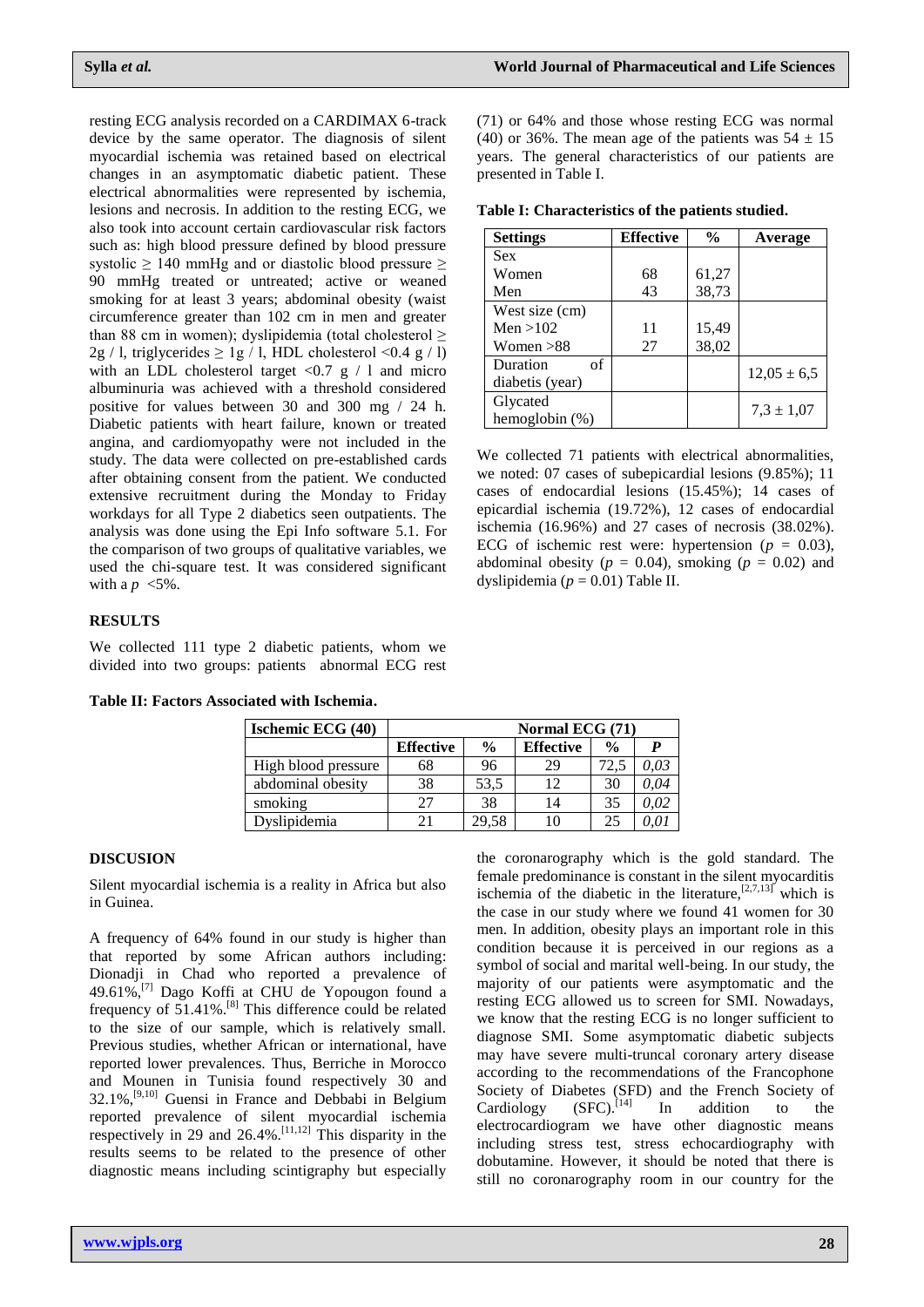diagnosis of ischemic heart disease. Thus, the resting ECG remains indicated as the first step in detecting coronary disease in diabetics.<sup>[15]</sup> Regarding electrical anomalies, 38% of our patients had sequelae of necrosis followed by epicardial ischemia and sub-endocardial ischemia, respectively 19.72% and 16.96%. On the other hand, Dago Koffi at Yopougon University Hospital found a much higher frequency of epicardial ischemia and endocardial ischemia at 52.15% and 42.75%.[8] This result could be explained in our context. by the fact that most of our patients were treated in diabetology and that they consulted us as part of the follow-up of their diabetes. In our work we found a marked correlation between the Ischemic Resting Electrocardiogram and certain risk factors, notably: arterial hypertension (*P* = 0.03), smoking  $(P = 0.02)$ , obesity  $(P = 0.04)$  and dyslipidemia  $(P = 0.01)$ . These risk factors are from those listed in the list of indications for coronary heart disease screening by ALFE DIAM and the American Diabetes Association (ADA).<sup>[16]</sup> Some authors have reached these same conclusions.<sup>[7,8,17]</sup> All these risk factors play a more or less determining role in the occurrence of cardiovascular complications in diabetics: Hypertension is a major risk factor for left ventricular hypertrophy, and left ventricular hypertrophy is a risk factor independent for coronary insufficiency and heart failure. Smoking promotes the development of atherosclerosis and increases the risk of cardiovascular mortality in diabetics. Obesity itself in relation to sedentary lifestyle and weight gain in women after maternity is important in diabetic patients with cardiovascular disease. There is also a relationship between the existence of an SMI and cardiovascular risk, particularly coronary risk. Thus, after age 60, the relative risk of the subsequent onset of a major cardiac event is 3 times higher for diabetics with SMI than for diabetics without SMI.<sup>[18]</sup> Indeed, significant coronary stenosis is found in only 30% to 60% of patients with an SMI. This discrepancy may be due to endothelial dysfunction, which is responsible for a decrease in coronary flow in more than 50% of patients with SMI with angiographically healthy coronaries.<sup>[20]</sup> This would explain the poor reproducibility of myocardial scintigraphy as found in the DIAD study.<sup>[20]</sup> With respect to the duration of diabetes 60.4% of our patients had a duration of progression of their diabetes between 5 and 10 years and 33.3% between 10 and 15 years. In addition, a duration of more than 10 years plus other risk factors constitutes classic indications for screening.[14]

# **CONCLUSION**

This study revealed that silent myocardial ischemia of diabetics is a reality in Conakry. We used only the resting electrocardiogram as a diagnostic tool. However, other diagnostic means should be used including coronagraphy in case of doubt. Nevertheless, the ECG still retains an indispensable place, especially in lowincome countries, for screening for this condition.

## **CONFLICT OF INTEREST**

The authors declare that they have no conflict of interest.

#### **REFERENCES**

- 1. Grimaldi A, Heurtier A. Epidémiologie des complications cardio-vasculaires du diabète. Diabetes & Metabolism, 1999; 25(3): 12-20.
- 2. Moret M, Moulin P. Dépistage de l'ischémie myocardiquesilencieuse des patients diabétiques : modalités et enjeux, EMC - Endocrinologie-Nutrition, 2012; 9(3): 10-366-J-30.
- 3. Koistinen MJ. Prevalence of asymptomaticmyocar dialischemia in diabeticsubjects.BMJ, 1990; 301: 92-95.
- 4. Langer A, Freeman MR, Josse RG et al. Detection of myocardialischemia in diabetesmellitus. Am J Cardiol, 1991; 67: 1073-1078.
- 5. Ruiz J, Keller CL, Bulliard C. Prévention et dépistage de la maladie coronarienne chez le patient diabétique Bull. Med. Suisses, 2000; 81: 2596-2600.
- 6. Nave S, Barrett Connor E, Wingard DL. Resting electrocardiographic abnormalities suggestive of asymptomatic ischemic heart disease associated with non-insulin-dependent diabetes mellitus in a defined population. Circulation, 1990; 81: 899-906.
- 7. Dionadji M, Lamlad L, Achbi S, Belhous S, Boudiba A. Facteurs associes à l'ischémie vue à l'électrocardiogramme de repos chez les diabétiques type 2. Mali Médical, 2010; 25(4): 4-6.
- 8. Dago Koffi P, Hue A, Yao A et al. L'ischemie myocardique silencieuse du diabétique au Service de Diabétologie du CHU de Yopougon, Abidjan. Annales de l'Université Marien NGOUABI, 2017; 17(1): 56-63.
- 9. Berriche O, Sahnoun M, Larbi F, Younes S, Hammani S. Cardiopathie ischémique chez les patients diabétiques. à propos d'une série de 100 diabétiques. Ann. Endocr, 2015; 76(4): 543-544.
- 10. Moumen A, Meftah A, Benkamcem M, Eljadi H. Faut-il encore dépister l'ischémie myocardique silencieuse chez le patient diabétique ? Ann. Endocr, 2014; 75(6): 375-376.
- 11. Guensi A., Tolo S. Chabrou M. Ischémie myocardique diabétique : Apports de la scintigraphie myocardique de perfusion. Médecine Nucléaire, 2013; 12: 569-577.
- 12. Debbabi W., Fakhfakh M.F, Kharrat I. L'ischémie myocardique chez les patients diabétiques de type Diabetes. Metab, 2014; 40: 38-39.
- 13. Marciano C, Galderisi M, Gargiulo P et al. Effects of type 2 diabetesmellitus oncoronarymicrova scularfunction andmyocardial perfusion in patients without obstructive coronaryarterydisease. Eur J Nucl Med Mol Imaging, 2012; 39(7): 1199-1206.
- 14. Paul J Valensi S, Vanzetto G, Lassmann V, Identification de l'ischémie myocardique chez du diabétique recommandation conjointes SFC/ ALFEDIAM. Arch. mal. Coeur Vx, 2004; 97(4): 125-127.